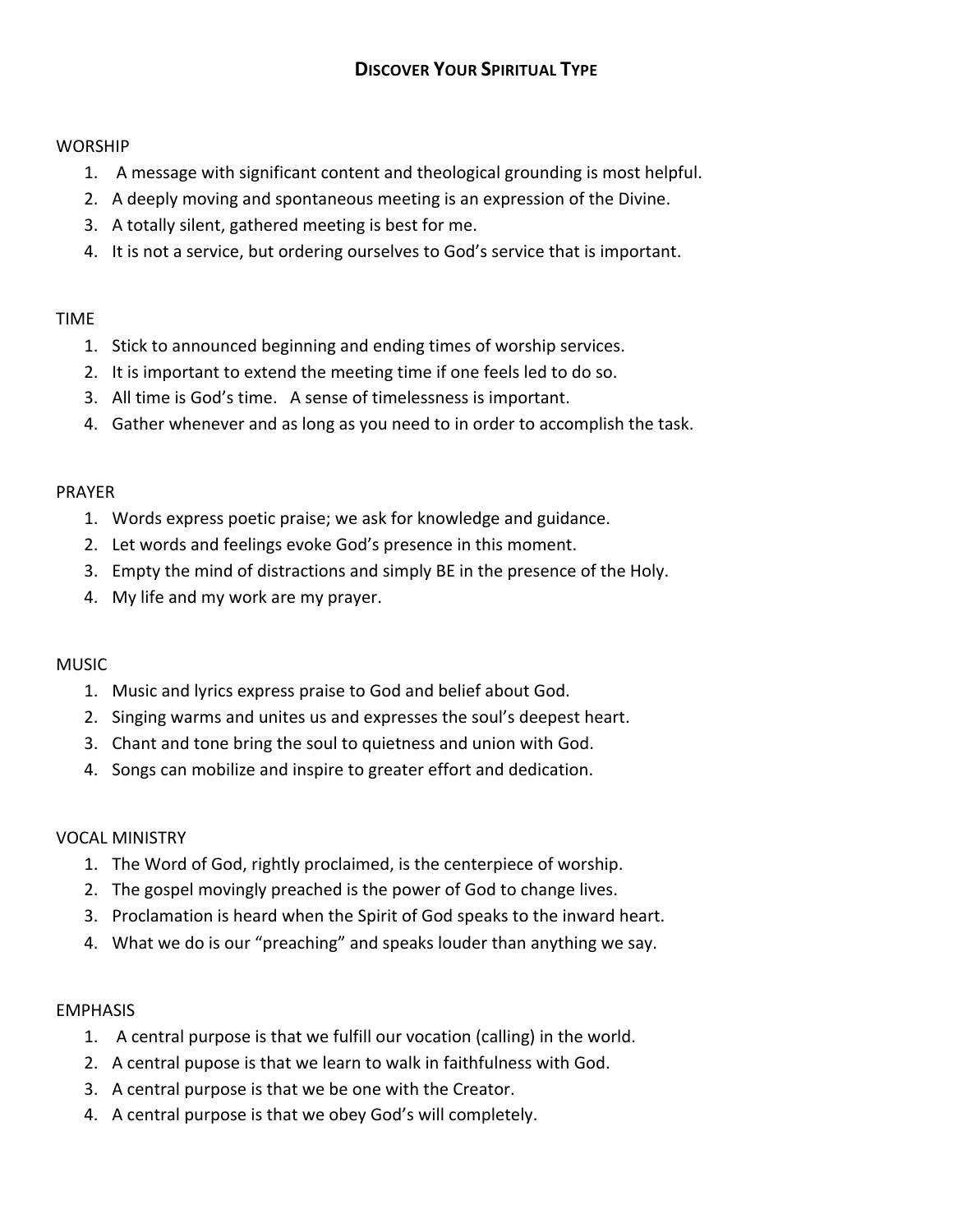#### **SUPPORT OF CAUSES**

*(If necessary, circle the words that apply and select categories with the most circles.)* 

- 1. Support seminaries, publishing houses, scholarship, preaching to others.
- 2. Support evangelism, missions, traveling in the ministry.
- 3. Support places of retreat, spiritual direction, liturgical reform.
- 4. Support political action to establish justice in society and its institutions.

#### **CRITICISM**

- 1. Sometimes we (I) are said to be too intellectual, dogmatic, and "dry."
- 2. Sometimes we (I) are said to be too emotional, dogmatic, and anti-intellectual.
- 3. Sometimes we (I) are said to be escaping from the world and are not realistic.
- 4. Sometimes we (I) are said to have tunnel vision and are too moralistic.

### DOMINATING THEMES

*(If necessary, circle the words that apply and select categories with the most circles.)* 

- 1. Discernment, discipline, knowledge, order, grace, justification.
- 2. Love, conversion, witness, spontaneity, sanctification.
- 3. Poverty, humility, wisdom, letting go, transcendence.
- 4. Simplicity, purity of heart, action, temperance, obedience, martyrdom.

#### MEMBERSHIP CRITERIA

*(What the congregation believes is necessary, what you believe is necessary.)* 

- 1. Verification by a committee of clearness.
- 2. A personal inward experience of God; convincement experience.
- 3. All who face Godward are incorporated in the Holy.
- 4. Solidarity with humankind is membership in God's kingdom.

#### **SCRIPTURE**

- 1. Scripture evokes memory and presence, teaching traditional truths.
- 2. Scripture is not of great importance.
- 3. Scripture is a way in which God becomes present to us.
- 4. Scripture requires us to work for justice and peace.

#### CONCEPT OF GOD

- 1. God is revealed in scripture, and other sacred writings.
- 2. I can feel that God is real and that Christ lives in my heart.
- 3. God is mystery and can be grasped for but not completely known.
- 4. We participate in the mystery of God when we become co-creators with God in the world.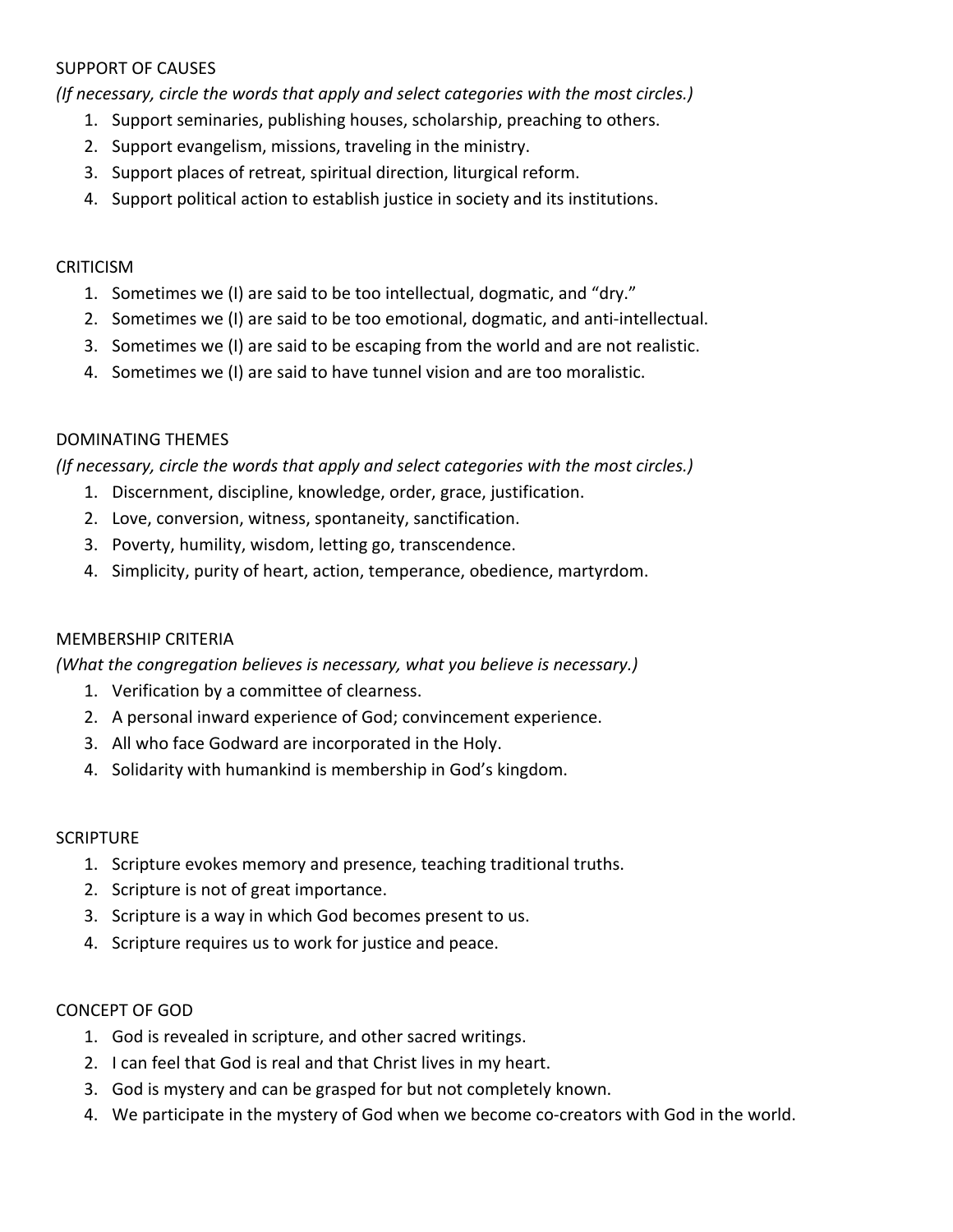# **SPIRITUAL TYPES**

Speculative (head, intellectual, cognitive)



Affective (heart, heart-felt)